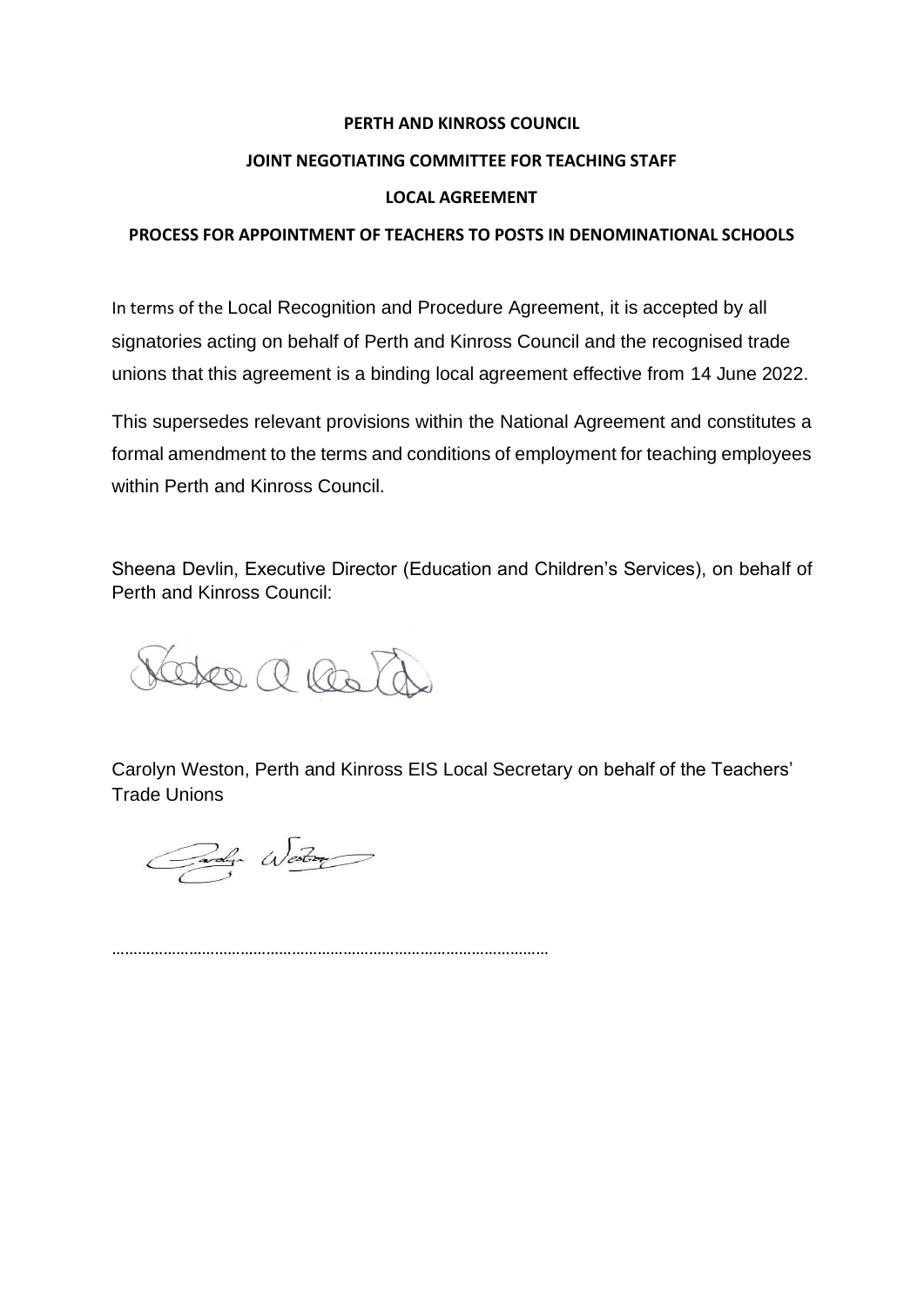# **Process for Appointments of Teachers to Posts in Denominational Schools**

## **Introduction**

The process for Appointments of Teachers to Posts in Denominational School is detailed below has been formulated with regard to the following principles:

- Any recruitment procedure should be based on fair selection methods and therefore the Council's agreed procedures for recruitment and selection of teaching posts will be followed.
- It will be made clear at each stage in the process, from initial advertisement onwards, that the successful applicant will require to obtain the approval of the appropriate Church. This allows all applicants to be clear about the requirement to be able to seek such approval at an early stage, which is encouraged.
- Appointment to all fixed term and permanent teaching posts in denominational schools will require the approval of the appropriate Church.
- The Council is responsible for the selection of a suitable candidate for appointment to the post.
- The successful candidate will be given a conditional offer subject to preemployment checks, including Church approval as to their 'religious belief and character'. No formal offer will be issued until all pre-employment checks, including Church approval, are received, and deemed to be satisfactory.
- If a preferred candidate is unable to obtain Church approval, the job offer will be withdrawn. If another candidate was deemed appointable, they may be given a conditional offer, subject to the same conditions.
- Probationer teachers placed in Perth & Kinross denominational schools are required to obtain Church approval and advised to start the approval process found on the SCES website as soon as practical. Probationers are asked to supply a copy of their RC approval certificate as soon as they receive it.
- Supply workers in teaching posts exceeding 12 weeks or who are converted to fixed term are required to obtain church approval. If length of engagement is known from the outset this will be undertaken at the beginning of the appointment. If not known, this will be undertaken when they reach 12 weeks. Supply teachers will be made aware of this requirement.
- The matter of approval is for the Church to determine and is not a matter for the Council. Any candidate who wishes to question the decision on approval will need to pursue this with the Church.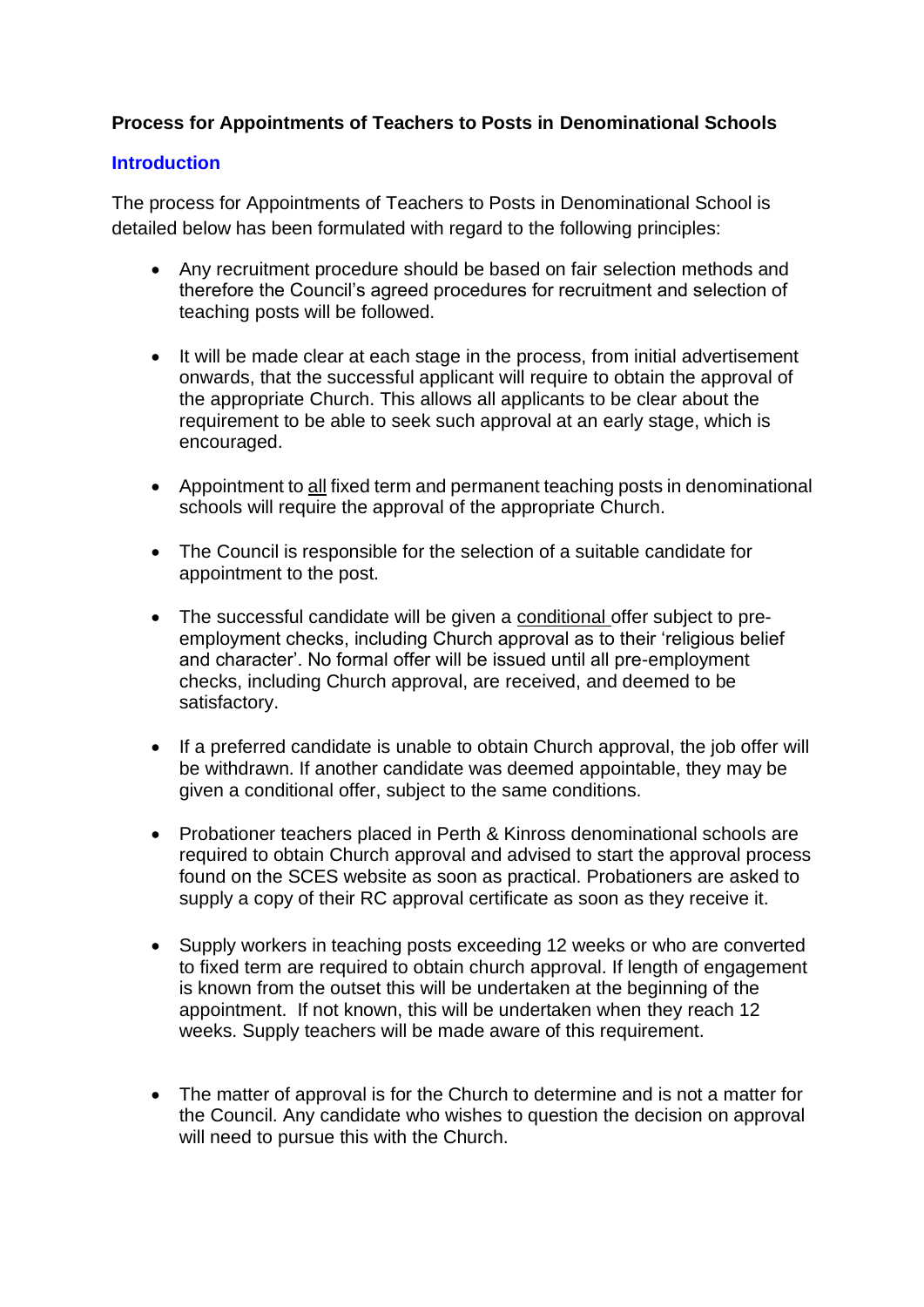- PKC will not hold records of who has approval as this is an individual responsibility and is in accordance with GDPR.
- For employees changing from fixed term to permanent, church approval is required. If approval is not obtained, it may be possible to make an employee permanent to the local authority and they are moved as part of the staffing exercise. This should be discussed with the ECS HR Services Team.

## **Procedure**

## **Job Profile**

The job profile **will not** make any reference to the need for approval from the particular Church. This is an Education & Children Services document and should contain only those criteria specifically required for the particular teaching post.

## **Advert**

The advert for any teaching post in a denominational School will make it clear that the successful applicant will be required to obtain the approval of the Church. The candidates will be directed to the appropriate website [\(www.sces.uk.com\)](http://www.sces.uk.com/) to gain further information and the necessary paperwork. The approval process including the requisite forms is set out on the website of the [SCES.](https://sces.org.uk/church-approval/) A link will also be provided to further information on the Council's website and [Myjobscotland.](https://www.myjobscotland.gov.uk/councils/perth-and-kinross-council)

# **Shortlisting**

The standard procedures for the Shortlisting of teaching posts, including Headteachers and Deputes, will be followed without reference to the question of approval.

Those candidates not shortlisted, on the basis of the criteria on the job profile, will be informed in the usual way.

#### **Invite to Interview**

The letter sent to shortlisted candidates will be the standard letter with the following paragraph inserted:

Please note that any appointment to this post will be subject to the following:

- Medical Clearance
- Enhanced Disclosure Check
- Demonstration of the Approval of the relevant Church in accordance with Section 21(2)(a) of the Education (Scotland) Act 1980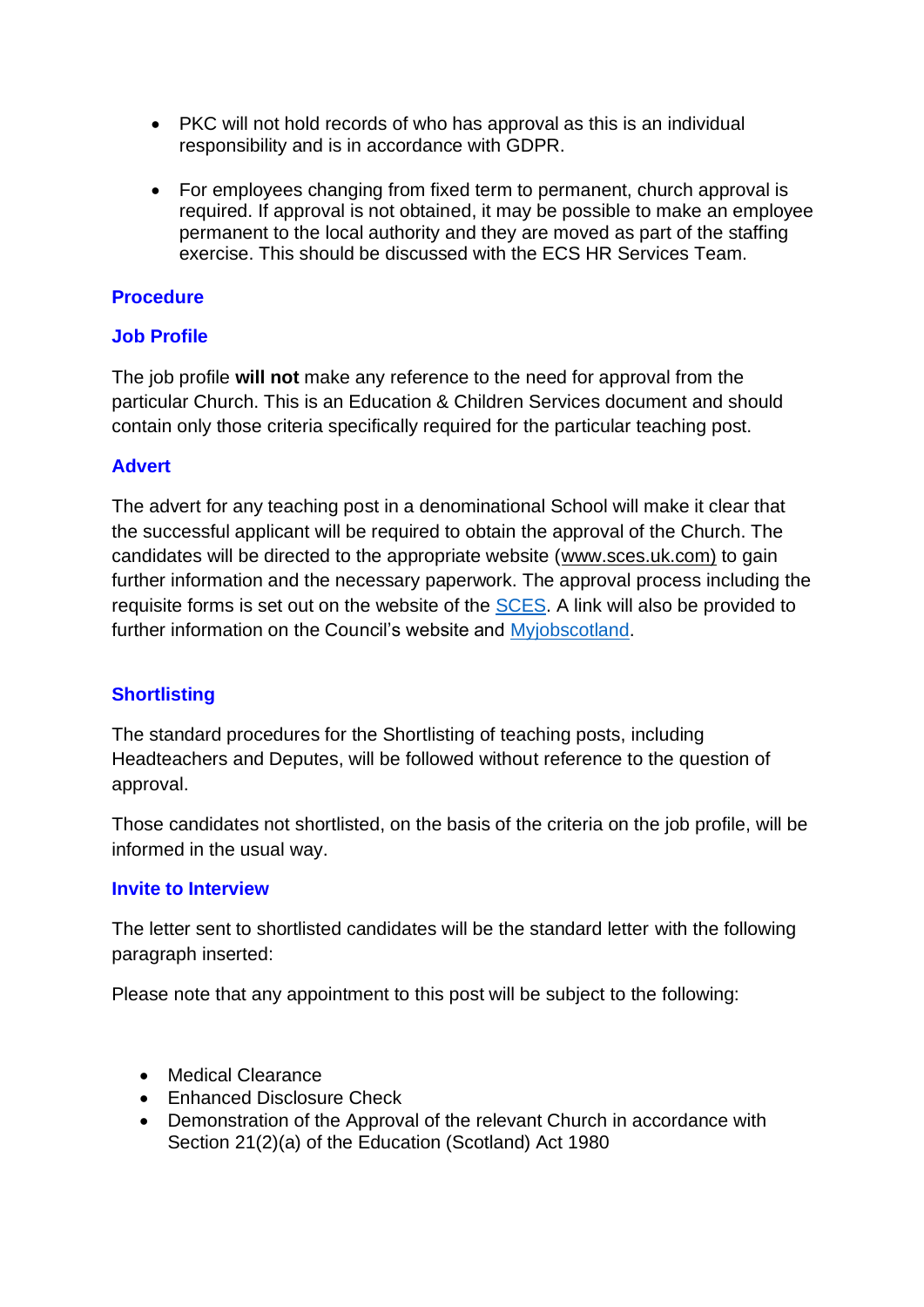The purpose of this is to ensure that applicants are clear that if successful at interview their appointment will be subject to approval by the Church.

#### **Interviews**

The standard procedures and formats for the interviews of teaching staff, including Headteachers and Deputes, will be followed. There will be no reference to the question of approval.

At the end of the interviews, in line with usual procedures, the panel will determine the most suitable candidate based on the criteria within the job profile.

## **Offer of Appointment**

The letter to offer appointment to the successful applicant will be the standard letter with the following paragraph inserted:

Please note that this offer of appointment to this post is subject to the following:

- Pre-employment Questionnaire, where required
- Suitable References
- Enhanced Disclosure Check
- Demonstration of the Approval of the relevant Church in accordance with Section 21(2)(a) of the Education (Scotland) Act 1980

### **Appointment Process**

The Recruitment Team will monitor the receipt of the necessary checks and approvals.

#### **Approval of Successful Candidate**

**Approval Demonstrated** – once the demonstration of approval is received from the candidate this will be placed on file and once all the checks and clearances have been received the appointment of the candidate will be confirmed in the usual way.

**Approval Not Demonstrated** - If the candidate cannot demonstrate Church approval the job offer will be withdrawn. The Service will write to confirm the withdrawal of the offer as approval could not be demonstrated. The service will not enter into correspondence with the unsuccessful candidate about the approval; it will be for the individual to take this matter up with the Church direct.

**Alternative Candidate** - If another candidate has been identified as suitable for appointment that person will be offered the post, also subject to the same conditions outlined above.

**Headteacher and Depute Headteachers Appointments**